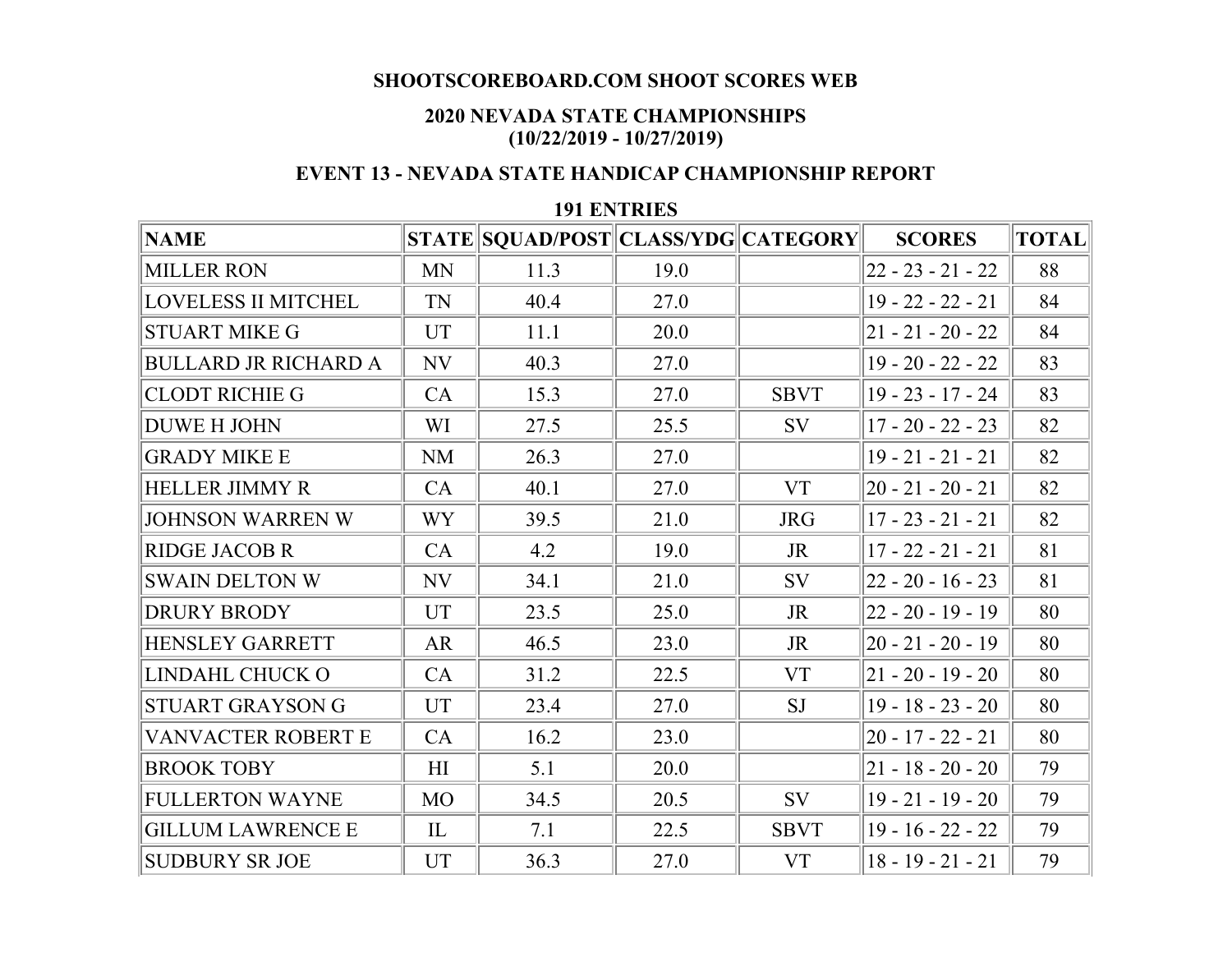| <b>TALBOT CRAIG F</b>    | <b>WA</b>                  | 44.1 | 22.0 | <b>VT</b>   | $ 21 - 17 - 20 - 21 $ | 79 |
|--------------------------|----------------------------|------|------|-------------|-----------------------|----|
| <b>ABO SCOTT B</b>       | ID                         | 15.1 | 27.0 |             | $21 - 17 - 19 - 20$   | 77 |
| <b>BOUAYACH HADI</b>     | <b>CA</b>                  | 13.2 | 27.0 |             | $17 - 20 - 21 - 19$   | 77 |
| <b>CLEMENT ROBERT W</b>  | ID                         | 24.1 | 27.0 | SV          | $17 - 22 - 18 - 20$   | 77 |
| <b>IDEEN DANA R</b>      | <b>WY</b>                  | 25.1 | 20.5 | <b>VT</b>   | $18 - 21 - 19 - 19$   | 77 |
| <b>SLIGER DAKOTA L</b>   | OK                         | 35.5 | 23.0 | <b>SJ</b>   | $20 - 17 - 18 - 22$   | 77 |
| WINKEL DR LAURA W        | <b>WA</b>                  | 27.3 | 26.0 | <b>LDII</b> | $ 23 - 20 - 18 - 16 $ | 77 |
| <b>ERNST MATT</b>        | NV                         | 25.4 | 23.5 | JR          | $16 - 18 - 20 - 22$   | 76 |
| PHILIPP CLAYTON F        | NV                         | 46.1 | 25.5 | <b>SBVT</b> | $18 - 18 - 20 - 20$   | 76 |
| PIZINGER NATHANIAL D     | AZ                         | 44.4 | 19.0 | <b>JR</b>   | $19 - 20 - 18 - 19$   | 76 |
| <b>STODART IAN</b>       | UT                         | 8.4  | 25.0 | <b>JRG</b>  | $17 - 19 - 16 - 24$   | 76 |
| <b>SHEPARDSON D DEAN</b> | NV                         | 10.1 | 24.0 | <b>VT</b>   | $14 - 22 - 15 - 24$   | 75 |
| <b>SMITH BRAYDON C</b>   | <b>AR</b>                  | 43.5 | 21.5 | SJ          | $18 - 21 - 17 - 19$   | 75 |
| <b>STEVENS DON T</b>     | MI                         | 46.3 | 23.0 | SV          | $16 - 20 - 19 - 20$   | 75 |
| THRELFALL DAN D          | NV                         | 42.2 | 19.5 | SV          | $17 - 20 - 17 - 21$   | 75 |
| <b>WHITAKER TODD</b>     | $\mathop{\rm IL}\nolimits$ | 9.2  | 23.0 | <b>SBVT</b> | $15 - 18 - 21 - 21$   | 75 |
| WILLIAMS JEFF H          | WY <sup>-</sup>            | 38.2 | 25.5 |             | $17 - 18 - 22 - 18$   | 75 |
| <b>BLACKHALL JOHN M</b>  | MT                         | 32.4 | 26.5 |             | $19 - 19 - 19 - 17$   | 74 |
| <b>COLLINS SHANE Z</b>   | NV                         | 45.4 | 22.0 | JR          | $19 - 16 - 21 - 18$   | 74 |
| <b>SCHOOLER JAMES D</b>  | <b>CA</b>                  | 23.3 | 27.0 |             | $21 - 19 - 16 - 18$   | 74 |
| <b>SLINKER JON J</b>     | <b>CA</b>                  | 13.4 | 27.0 |             | $15 - 18 - 20 - 21$   | 74 |
| <b>STEVENS CHASE</b>     | <b>UT</b>                  | 46.4 | 24.0 |             | $15 - 19 - 19 - 21$   | 74 |
| DELONG TODD              | NV                         | 33.2 | 27.0 |             | $ 21 - 17 - 16 - 19 $ | 73 |
| <b>IDEEN KIMBERLY K</b>  | WY <sup>-</sup>            | 25.5 | 22.0 | <b>LDI</b>  | $17 - 16 - 18 - 22$   | 73 |
| PATTI LLOYD J            | NY                         | 3.5  | 20.0 |             | 21 - 17 - 16 - 19     | 73 |
| <b>SCHULTZ DAVE H</b>    | MI                         | 35.4 | 23.0 | SV          | $16 - 16 - 21 - 20$   | 73 |
| SHIGEMURA TINA T         | NV                         | 17.5 | 23.5 | <b>LDII</b> | $19 - 20 - 16 - 18$   | 73 |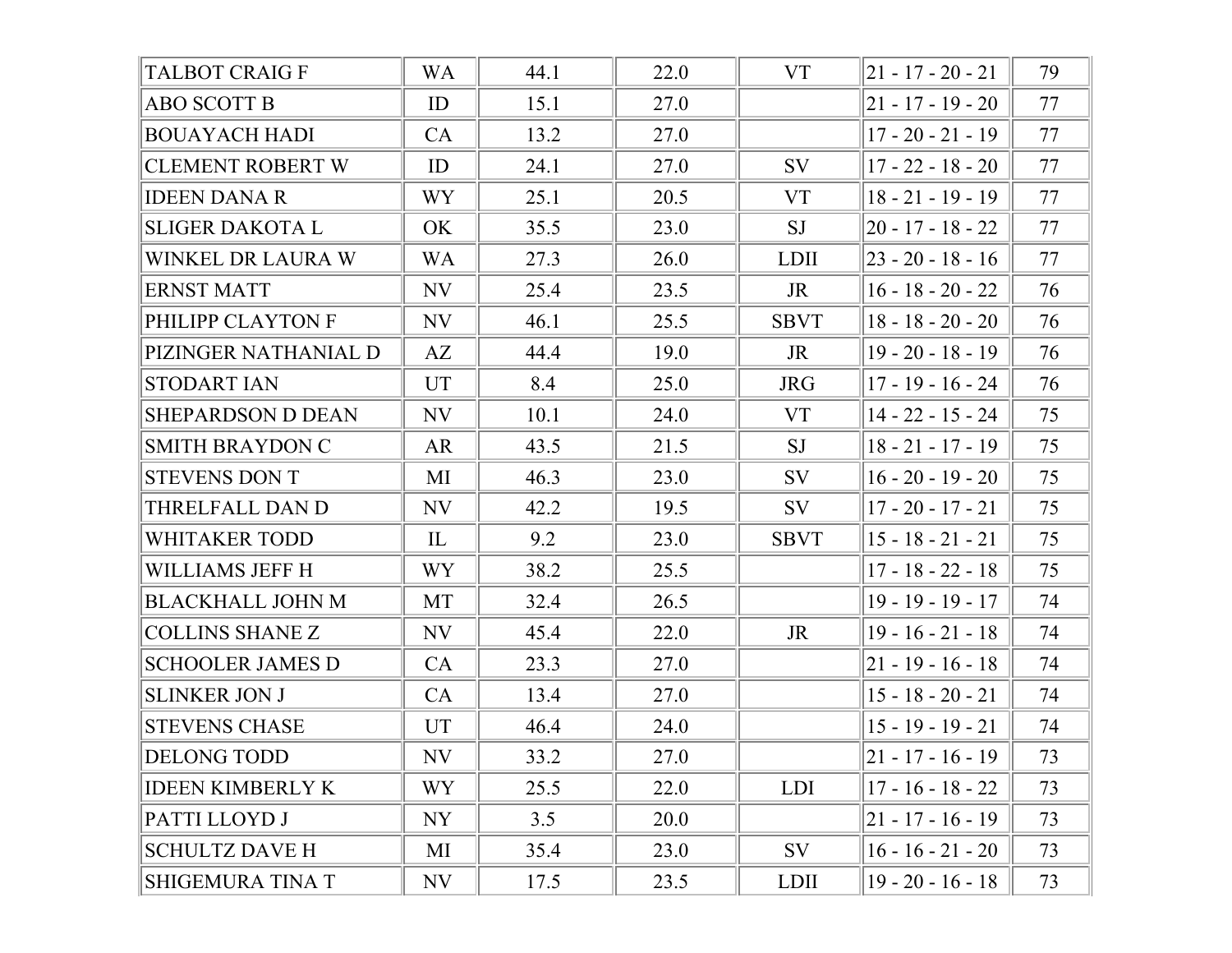| <b>TALBOT DANNY</b>       | NV             | 20.3 | 26.0 | <b>SV</b>   | $16 - 16 - 20 - 21$   | 73 |
|---------------------------|----------------|------|------|-------------|-----------------------|----|
| WHITE JEFFREY L           | NV             | 35.2 | 22.5 |             | $19 - 17 - 18 - 19$   | 73 |
| <b>GANDERT CHARLES B</b>  | <b>OH</b>      | 31.5 | 25.5 | <b>VT</b>   | $ 20 - 17 - 19 - 16 $ | 72 |
| <b>JOHNSON BODIE R</b>    | WY <sub></sub> | 38.4 | 27.0 |             | $18 - 18 - 17 - 19$   | 72 |
| LEWIS DONNETTE K          | NV             | 30.3 | 19.0 | <b>LDI</b>  | $18 - 19 - 18 - 17$   | 72 |
| <b>LEWIS JEFFREY M</b>    | NV             | 37.2 | 25.0 | <b>SV</b>   | $18 - 18 - 18 - 18$   | 72 |
| MICHAELIS MIKE V          | <b>MN</b>      | 38.3 | 27.0 |             | $16 - 19 - 19 - 18$   | 72 |
| <b>SMITH LAWRENCE S</b>   | NV             | 37.4 | 25.0 | <b>SV</b>   | $20 - 20 - 21 - 11$   | 72 |
| <b>STREET BOBBY G</b>     | <b>UT</b>      | 23.1 | 27.0 |             | $19 - 21 - 14 - 18$   | 72 |
| WACHTEL W ANDREW          | AZ             | 11.5 | 19.5 | <b>SBVT</b> | $18 - 18 - 17 - 19$   | 72 |
| WILKIN LORIN J            | NV             | 47.2 | 23.0 |             | $19 - 19 - 19 - 15$   | 72 |
| <b>JAMES KENNETH D</b>    | NV             | 12.1 | 23.0 | <b>SBVT</b> | $ 21 - 17 - 16 - 17 $ | 71 |
| <b>JONES DARRELL T</b>    | WY <sub></sub> | 38.1 | 27.0 | <b>SBVT</b> | $18 - 19 - 16 - 18$   | 71 |
| <b>LARSEN PATRICK W</b>   | FL             | 31.3 | 23.0 |             | $16 - 20 - 18 - 17$   | 71 |
| <b>MARCHESI GEORGE M</b>  | NV             | 21.4 | 26.5 | <b>SV</b>   | $16 - 18 - 20 - 17$   | 71 |
| <b>TOMLIN BOB</b>         | WY <sub></sub> | 24.2 | 27.0 | <b>SBVT</b> | $17 - 21 - 19 - 14$   | 71 |
| <b>BURTON BILLY T</b>     | NV             | 30.4 | 21.0 | JR          | $17 - 18 - 15 - 20$   | 70 |
| <b>CLODT LORI L</b>       | CA             | 1.4  | 26.5 | <b>LDII</b> | $ 11 - 20 - 21 - 18 $ | 70 |
| <b>FINOCHIO DAN N</b>     | CO             | 10.4 | 24.0 | SV          | $17 - 18 - 17 - 18$   | 70 |
| <b>GOEN DARRELL</b>       | AZ             | 17.2 | 23.5 | <b>SBVT</b> | $13 - 20 - 16 - 21$   | 70 |
| <b>HOLCOMB JOE</b>        | CO             | 8.1  | 25.0 |             | $19 - 17 - 16 - 18$   | 70 |
| <b>HURST SETH E</b>       | NV             | 45.2 | 22.0 | <b>JR</b>   | $17 - 15 - 21 - 17$   | 70 |
| <b>SUDBURY JUSTICE</b>    | UT             | 39.3 | 22.5 | JR          | $ 18 - 17 - 19 - 16 $ | 70 |
| <b>TERNES ELIZABETH M</b> | UT             | 48.4 | 25.0 | <b>LDI</b>  | 17 - 18 - 20 - 15     | 70 |
| <b>BURTON WILLIAM T</b>   | NV             | 47.1 | 21.0 | SJ          | $19 - 17 - 17 - 16$   | 69 |
| <b>DUITSMAN EDWARD E</b>  | CA             | 42.1 | 19.5 |             | $19 - 16 - 17 - 17$   | 69 |
| <b>OTTESEN STEVE M</b>    | UT             | 21.3 | 27.0 | <b>SBVT</b> | 14 - 15 - 18 - 22     | 69 |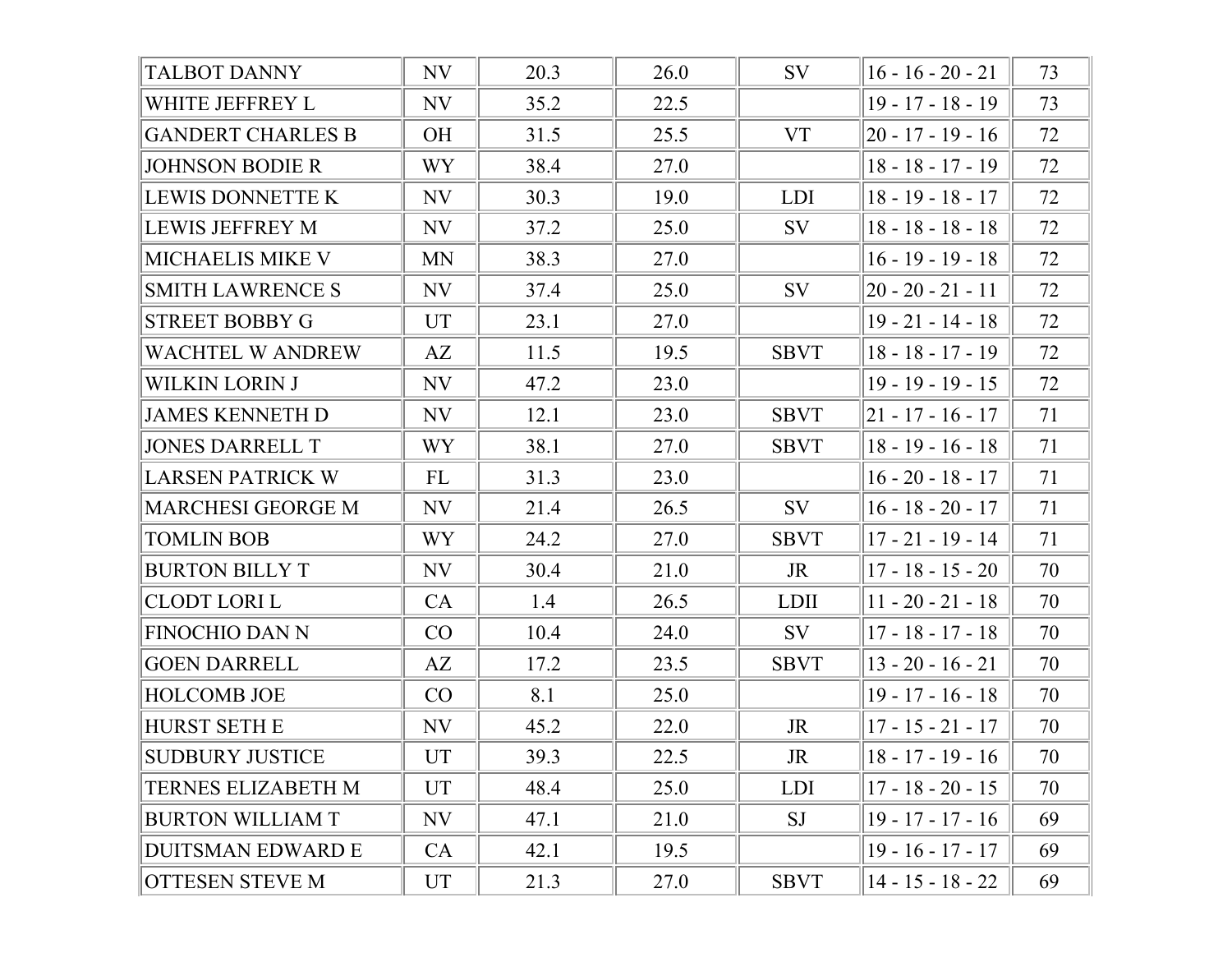| TARAKCHIAN MINAS            | CA        | 4.4  | 20.0 |             | $16 - 18 - 18 - 17$   | 69 |
|-----------------------------|-----------|------|------|-------------|-----------------------|----|
| <b>WILKIN TANNER Q</b>      | NV        | 47.5 | 22.0 | JR          | $18 - 21 - 14 - 16$   | 69 |
| <b>ANDERSON JUSTIN NICH</b> | CA        | 4.5  | 21.5 |             | $17 - 15 - 18 - 18$   | 68 |
| <b>AZZI JULES</b>           | CA        | 13.3 | 26.0 |             | $ 21 - 15 - 15 - 17 $ | 68 |
| <b>DAGHER MARK J</b>        | NV        | 29.1 | 27.0 |             | $16 - 20 - 16 - 16$   | 68 |
| <b>DANIELS WILLIAM F</b>    | NV        | 29.5 | 27.0 |             | $18 - 17 - 16 - 17$   | 68 |
| <b>MARTIN LYNN E</b>        | NV        | 31.1 | 23.5 | <b>LDII</b> | $12 - 15 - 20 - 21$   | 68 |
| <b>GUDAHL LINDA A</b>       | <b>WY</b> | 46.2 | 25.0 | <b>LDII</b> | $16 - 15 - 18 - 18$   | 67 |
| PIERSON MITCHELL A          | <b>NE</b> | 6.1  | 24.0 | JR          | $18 - 22 - 17 - 10$   | 67 |
| ROMEO CARMINE N             | NV        | 4.3  | 20.0 |             | $15 - 15 - 17 - 20$   | 67 |
| <b>SCHOOLER JUSTIN S</b>    | CA        | 16.3 | 21.5 |             | $14 - 19 - 18 - 16$   | 67 |
| <b>THOMAS RAY</b>           | CA        | 40.5 | 27.0 | <b>VT</b>   | $ 20 - 13 - 19 - 15 $ | 67 |
| WHITE JOHN C                | PA        | 15.5 | 26.5 |             | $17 - 18 - 17 - 15$   | 67 |
| YELLSTROM STEPHEN J         | CO        | 12.3 | 23.5 | <b>VT</b>   | $19 - 15 - 14 - 19$   | 67 |
| <b>ROBINSON JULIE A</b>     | CA        | 22.1 | 25.5 | <b>LDII</b> | $16 - 18 - 18 - 14$   | 66 |
| <b>SCHWARTZMAN JERRY W</b>  | <b>WA</b> | 1.3  | 26.0 | <b>SBVT</b> | $ 13 - 16 - 18 - 19 $ | 66 |
| <b>CORRY DON R</b>          | UT        | 19.5 | 25.0 |             | $15 - 16 - 18 - 16$   | 65 |
| <b>ERNST THAINE</b>         | NV        | 25.3 | 23.0 |             | $ 21 - 17 - 13 - 14 $ | 65 |
| <b>HARDMAN JOHN</b>         | AZ        | 9.3  | 23.0 |             | $16 - 17 - 16 - 16$   | 65 |
| <b>HUGHES HOWARD G</b>      | NV        | 39.1 | 22.0 | SV          | $11 - 16 - 17 - 21$   | 65 |
| <b>OSBORN JOHN G</b>        | МI        | 6.2  | 24.0 |             | $18 - 18 - 14 - 15$   | 65 |
| <b>SCHIAVO SALVATORE G</b>  | <b>NY</b> | 3.1  | 22.0 |             | $16 - 18 - 15 - 16$   | 65 |
| HARMS JERRY E               | <b>NV</b> | 26.1 | 27.0 | SV          | $ 16 - 12 - 16 - 20 $ | 64 |
| <b>HEINTZ TRACY STEVEN</b>  | CA        | 16.4 | 22.0 | <b>VT</b>   | $15 - 20 - 13 - 16$   | 64 |
| <b>ROMEO PATRICK R</b>      | NY        | 45.3 | 23.0 |             | $15 - 17 - 15 - 17$   | 64 |
| <b>ROSS WESTON T</b>        | NV        | 14.3 | 26.0 | <b>VT</b>   | $16 - 14 - 16 - 18$   | 64 |
| <b>THOMAS DARVIN</b>        | AZ        | 20.5 | 26.0 | <b>VT</b>   | $16 - 17 - 15 - 16$   | 64 |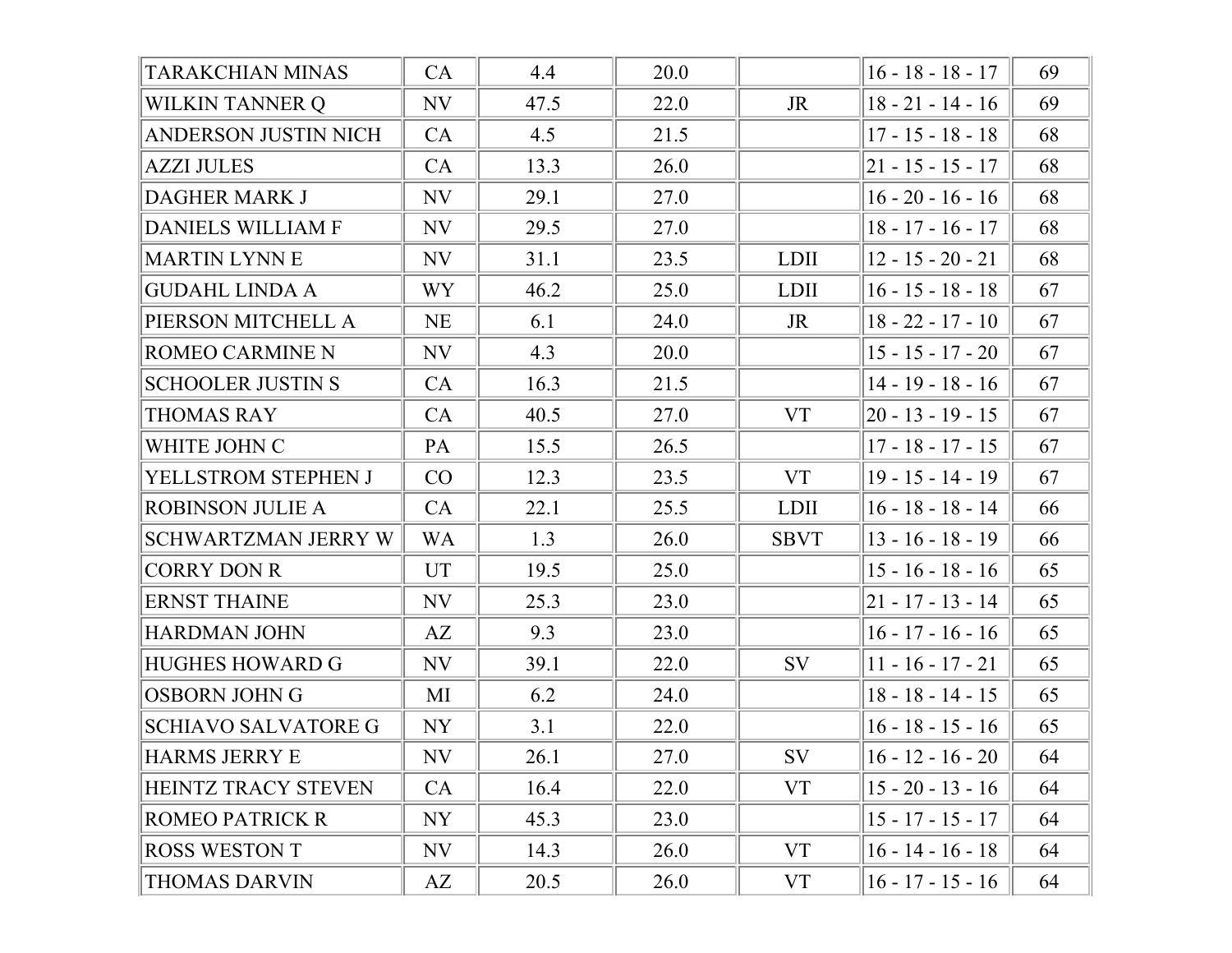| <b>UPTON JR JAMES M</b>    | NV                | 35.1 | 23.5 |             | $16 - 17 - 12 - 19$ | 64 |
|----------------------------|-------------------|------|------|-------------|---------------------|----|
| <b>CLAWSON ROBERT L</b>    | NV                | 34.3 | 20.0 | SV          | $12 - 19 - 14 - 18$ | 63 |
| <b>HUGHES KYML</b>         | CA                | 22.3 | 27.0 | <b>LDI</b>  | $13 - 15 - 14 - 21$ | 63 |
| <b>KELLY JOHN E</b>        | WY <sup>-</sup>   | 24.5 | 27.0 | <b>VT</b>   | $15 - 17 - 14 - 17$ | 63 |
| <b>MECHAM BLADE V</b>      | <b>UT</b>         | 10.5 | 23.0 |             | $17 - 16 - 12 - 18$ | 63 |
| <b>SAUNDERS TODD A</b>     | CA                | 22.2 | 27.0 |             | $14 - 18 - 16 - 15$ | 63 |
| <b>ALFORD AL A</b>         | ID                | 10.3 | 25.0 | <b>VT</b>   | $17 - 10 - 16 - 19$ | 62 |
| PREESHL BRET O             | MT                | 15.2 | 27.0 |             | $15 - 19 - 12 - 16$ | 62 |
| <b>SANDBORG BILL</b>       | CA                | 16.1 | 23.0 | <b>SBVT</b> | $15 - 13 - 17 - 17$ | 62 |
| <b>SCOTT TIMOTHY W</b>     | WY <sup>-</sup>   | 43.2 | 23.0 |             | $16 - 13 - 17 - 16$ | 62 |
| <b>SYME SCOTT E</b>        | UT                | 24.4 | 27.0 | <b>SBVT</b> | $16 - 14 - 17 - 15$ | 62 |
| <b>ADAMS RICHARD E</b>     | NV                | 9.1  | 23.0 | <b>SBVT</b> | $14 - 16 - 15 - 16$ | 61 |
| <b>RUBLE TYLER M</b>       | CA                | 44.3 | 21.0 | SJ          | $16 - 16 - 13 - 16$ | 61 |
| <b>SONGPHANICH SUKIT</b>   | NV                | 43.4 | 23.0 |             | $15 - 15 - 18 - 13$ | 61 |
| EICHLER JR JAMES R         | CA                | 19.3 | 25.5 |             | $12 - 13 - 17 - 18$ | 60 |
| <b>NEISS LYLE G</b>        | MT                | 1.2  | 27.0 | <b>SBVT</b> | $12 - 17 - 15 - 16$ | 60 |
| PUTMAN DARRYL A            | NV                | 11.2 | 19.0 |             | $15 - 13 - 15 - 17$ | 60 |
| <b>WRIGHT PAM</b>          | <b>UT</b>         | 36.5 | 27.0 | <b>LDII</b> | $13 - 16 - 16 - 15$ | 60 |
| <b>FESTER THOMAS</b>       | $\mathop{\rm IL}$ | 7.4  | 23.5 |             | $12 - 14 - 16 - 17$ | 59 |
| ROBERTS RUSSELL            | NV                | 21.5 | 26.5 | <b>SBVT</b> | $17 - 11 - 15 - 16$ | 59 |
| <b>SMITH STEVEN R</b>      | CA                | 40.2 | 27.0 | <b>VT</b>   | $16 - 15 - 13 - 15$ | 59 |
| <b>CHURCH BRIAN D</b>      | CO                | 8.2  | 25.0 |             | $13 - 16 - 15 - 14$ | 58 |
| <b>CROOK REX</b>           | <b>NM</b>         | 37.3 | 25.0 |             | $17 - 11 - 12 - 18$ | 58 |
| <b>DENNIS KYLE A</b>       | AZ                | 48.1 | 27.0 |             | $18 - 16 - 10 - 14$ | 58 |
| <b>GARRIGUS JACKIE L</b>   | MT                | 33.4 | 24.5 | <b>LDII</b> | $12 - 12 - 14 - 20$ | 58 |
| <b>JOHNSON JR SAMUEL G</b> | NV                | 5.5  | 22.0 | SV          | $15 - 16 - 12 - 15$ | 58 |
| PAPPAS JACOB J             | MA                | 2.5  | 27.0 |             | $13 - 16 - 15 - 14$ | 58 |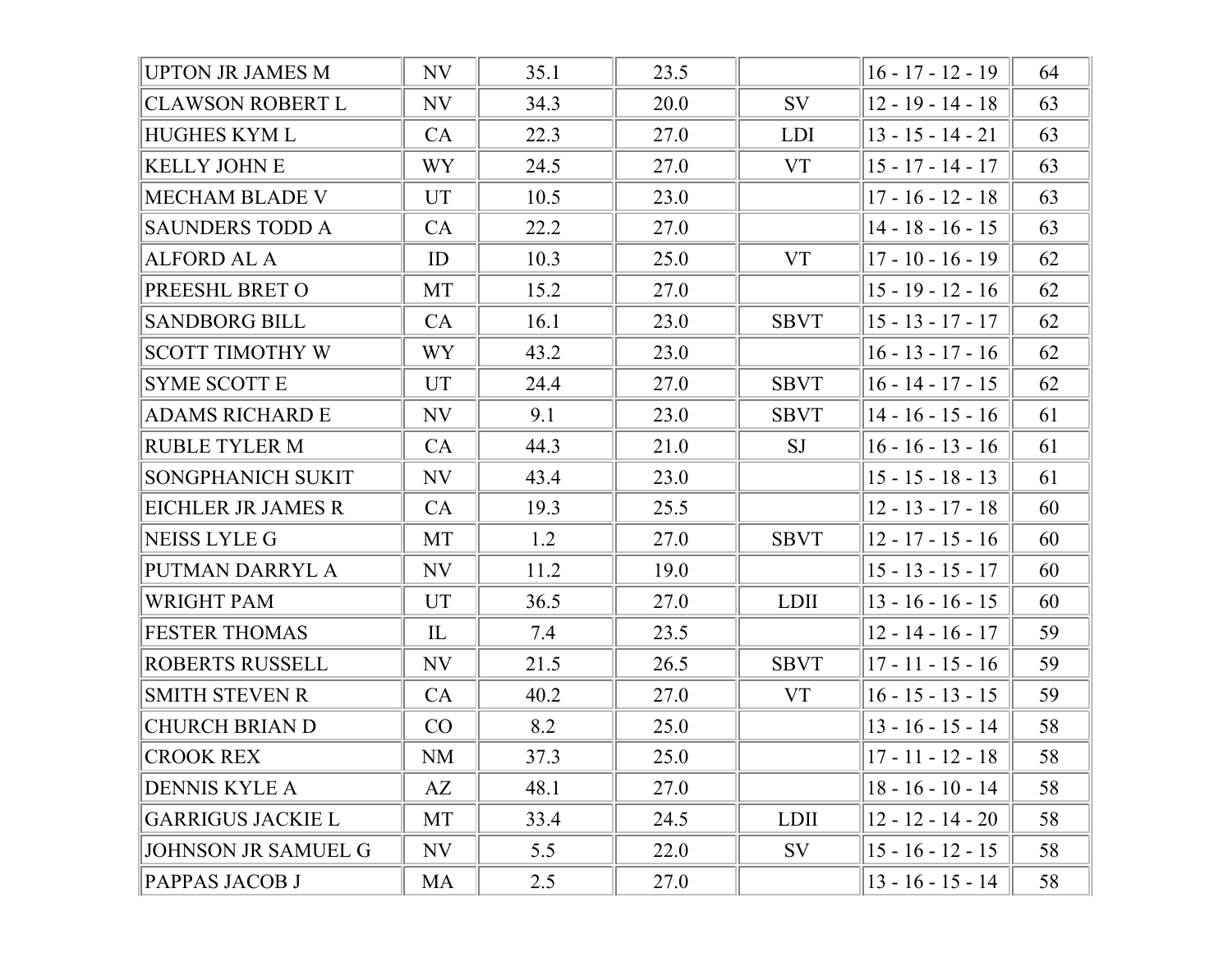| RIDGE JAMIE L              | CA             | 43.3 | 23.0 |             | $12 - 15 - 16 - 15$ | 58 |
|----------------------------|----------------|------|------|-------------|---------------------|----|
| <b>BROSTEN JERRY</b>       | MT             | 9.5  | 23.5 | <b>VT</b>   | $13 - 19 - 13 - 12$ | 57 |
| DELFANTE TRACY L           | NV             | 2.1  | 26.0 | <b>SBVT</b> | $15 - 16 - 16 - 10$ | 57 |
| <b>KNOX BILL</b>           | NV             | 12.5 | 21.0 | <b>SBVT</b> | $15 - 14 - 13 - 15$ | 57 |
| <b>ADJIAN GREG</b>         | CA             | 13.1 | 27.0 | <b>SBVT</b> | $14 - 14 - 13 - 15$ | 56 |
| <b>JOHNSON GARY L</b>      | AZ             | 5.4  | 21.5 |             | $16 - 15 - 12 - 13$ | 56 |
| <b>MARILUCH TAMMY</b>      | NV             | 31.4 | 23.0 | <b>LDI</b>  | $15 - 13 - 14 - 14$ | 56 |
| PIZINGER WYATT J           | AZ             | 44.5 | 21.0 | <b>SJ</b>   | $10 - 20 - 13 - 13$ | 56 |
| <b>FOLCHI DARYL E</b>      | CA             | 29.2 | 26.0 | <b>VT</b>   | $15 - 14 - 11 - 14$ | 54 |
| <b>GRADY KIM C</b>         | <b>NM</b>      | 32.1 | 26.5 | <b>LDII</b> | $14 - 14 - 12 - 14$ | 54 |
| <b>AKIONA SIDNEY J</b>     | H <sub>I</sub> | 17.4 | 23.5 | <b>SBVT</b> | $14 - 14 - 12 - 13$ | 53 |
| <b>MCGARR RONALD P</b>     | CA             | 14.1 | 27.0 |             | $15 - 16 - 12 - 10$ | 53 |
| <b>BROOK TISH</b>          | H              | 5.3  | 19.0 | <b>LDI</b>  | $9 - 19 - 14 - 10$  | 52 |
| <b>WOMACK DAVID</b>        | CA             | 32.2 | 27.0 | <b>VT</b>   | $13 - 12 - 13 - 14$ | 52 |
| <b>KETCHEL JASON</b>       | PA             | 25.2 | 21.5 |             | $9 - 11 - 11 - 20$  | 51 |
| NUTT GREG L                | $\mathbf{I}$   | 39.4 | 21.5 |             | $9 - 15 - 11 - 16$  | 51 |
| <b>HENDRICKSON JAMES F</b> | NV             | 45.5 | 23.0 |             | $14 - 11 - 15 - 10$ | 50 |
| MERCADANTE SAL F           | NV             | 2.2  | 27.0 | <b>VT</b>   | $15 - 17 - 10 - 8$  | 50 |
| <b>WILLOUGHBY ANN</b>      | CO             | 12.2 | 21.0 | <b>LDII</b> | $10 - 12 - 15 - 12$ | 49 |
| <b>HASTINGS WALT V</b>     | CA             | 20.1 | 26.0 | <b>VT</b>   | $14 - 12 - 9 - 12$  | 47 |
| ANIYA WARREN M             | H <sub>I</sub> | 17.1 | 24.0 | <b>SV</b>   | $13 - 13 - 8 - 11$  | 45 |
| <b>WAGNER JACK A</b>       | MI             | 35.3 | 24.0 | <b>VT</b>   | $8 - 12 - 11 - 14$  | 45 |
| <b>ADAMS MARY ELLEN</b>    | NV             | 3.2  | 19.0 | <b>LDII</b> | $9 - 11 - 13 - 10$  | 43 |
| PROCKISH DAN J             | NV             | 37.5 | 26.5 | SV          | $17 - 11 - 7 - 8$   | 43 |
| <b>HILTON MIKE J</b>       | UT             | 21.1 | 25.0 | <b>VT</b>   | $10 - 11 - 12 - 9$  | 42 |
| <b>RUBLE JUSTIN J</b>      | CA             | 44.2 | 21.0 | SJ          | $10 - 11 - 7 - 13$  | 41 |
| SHEPARDSON LINDA J         | NV             | 3.4  | 19.0 | <b>LDII</b> | $12 - 9 - 5 - 9$    | 35 |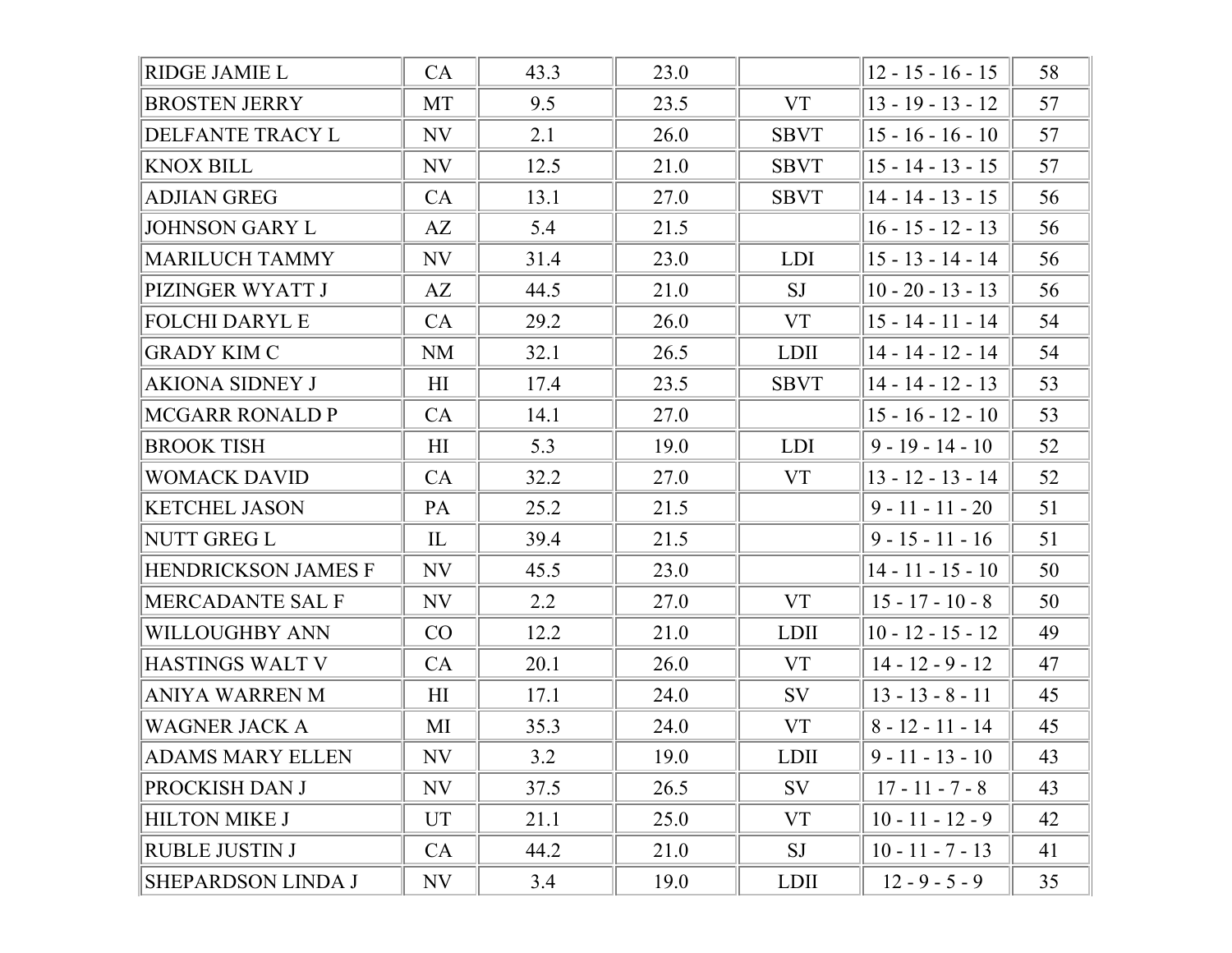| <b>CZESHINSKI COLE M</b> | CA        | 11.4 | 20.0 | <b>JR</b>   | 18 | 18               |
|--------------------------|-----------|------|------|-------------|----|------------------|
| <b>BERRIER RONALD E</b>  | <b>OH</b> | 7.2  | 24.5 | SV          |    | $\overline{0}$   |
| <b>BROWN JAMAAL C</b>    | MD        | 28.4 | 27.0 |             |    | $\overline{0}$   |
| <b>DAME BRUCE</b>        | <b>UT</b> | 34.4 | 20.5 |             |    | $\boldsymbol{0}$ |
| <b>DEAN JR ROBERT B</b>  | <b>OH</b> | 7.5  | 24.0 |             |    | $\overline{0}$   |
| <b>DEAN SARA M</b>       | <b>OH</b> | 7.3  | 22.0 | LD1         |    | $\overline{0}$   |
| <b>DIGESUALDO NICK P</b> | CO        | 26.4 | 27.0 | <b>SBVT</b> |    | $\boldsymbol{0}$ |
| DIGESUALDO SANDY D       | CO        | 26.5 | 25.5 | <b>LDII</b> |    | $\overline{0}$   |
| <b>DOLLAR JOHNNY H</b>   | <b>OR</b> | 20.4 | 27.0 |             |    | $\overline{0}$   |
| ELLIOTT ETHAN L          | NV        | 34.2 | 21.0 | JR          |    | $\boldsymbol{0}$ |
| <b>EPP GAEL D</b>        | <b>UT</b> | 20.2 | 27.0 | SV          |    | $\overline{0}$   |
| <b>FLAYDERMAN RUTH</b>   | FL        | 30.2 | 21.5 | <b>LDII</b> |    | $\overline{0}$   |
| <b>GOOCH MICHAEL E</b>   | IN        | 36.2 | 26.0 |             |    | $\boldsymbol{0}$ |
| <b>HENDERSON JOE H</b>   | AZ        | 6.3  | 26.5 | SV          |    | $\overline{0}$   |
| <b>HOLDEN GREG E</b>     | AZ        | 23.2 | 27.0 | <b>VT</b>   |    | $\overline{0}$   |
| HUTCHINGS KENNETH L      | <b>UT</b> | 43.1 | 23.0 |             |    | $\boldsymbol{0}$ |
| <b>JACKSON CHARLES W</b> | <b>WV</b> | 2.3  | 26.5 | <b>VT</b>   |    | $\overline{0}$   |
| <b>JACKSON TAMMY G</b>   | <b>WV</b> | 3.3  | 19.5 | <b>LDII</b> |    | $\overline{0}$   |
| <b>JORGENSEN GLEN A</b>  | <b>SD</b> | 12.4 | 21.5 |             |    | $\boldsymbol{0}$ |
| <b>KEIM PAULA M</b>      | FL        | 30.5 | 20.0 | <b>LDII</b> |    | $\overline{0}$   |
| <b>LAMPING RON D</b>     | IN        | 39.2 | 23.5 |             |    | $\overline{0}$   |
| LARKIN THOMAS W          | CA        | 19.1 | 27.0 | <b>SV</b>   |    | $\boldsymbol{0}$ |
| LARKIN VICKIE L          | CA        | 19.2 | 26.0 | <b>LDII</b> |    | $\boldsymbol{0}$ |
| LINDLEY CARLA J          | CO        | 30.1 | 21.0 | <b>LDII</b> |    | $\overline{0}$   |
| <b>NIELSEN BYRON</b>     | UT        | 13.5 | 27.0 | SV          |    | $\boldsymbol{0}$ |
| PIKE ROBERT WILL         | AZ        | 4.1  | 19.0 | <b>JRG</b>  |    | $\mathbf{0}$     |
| PORTZ ED J               | <b>OR</b> | 16.5 | 23.5 | SV          |    | $\overline{0}$   |